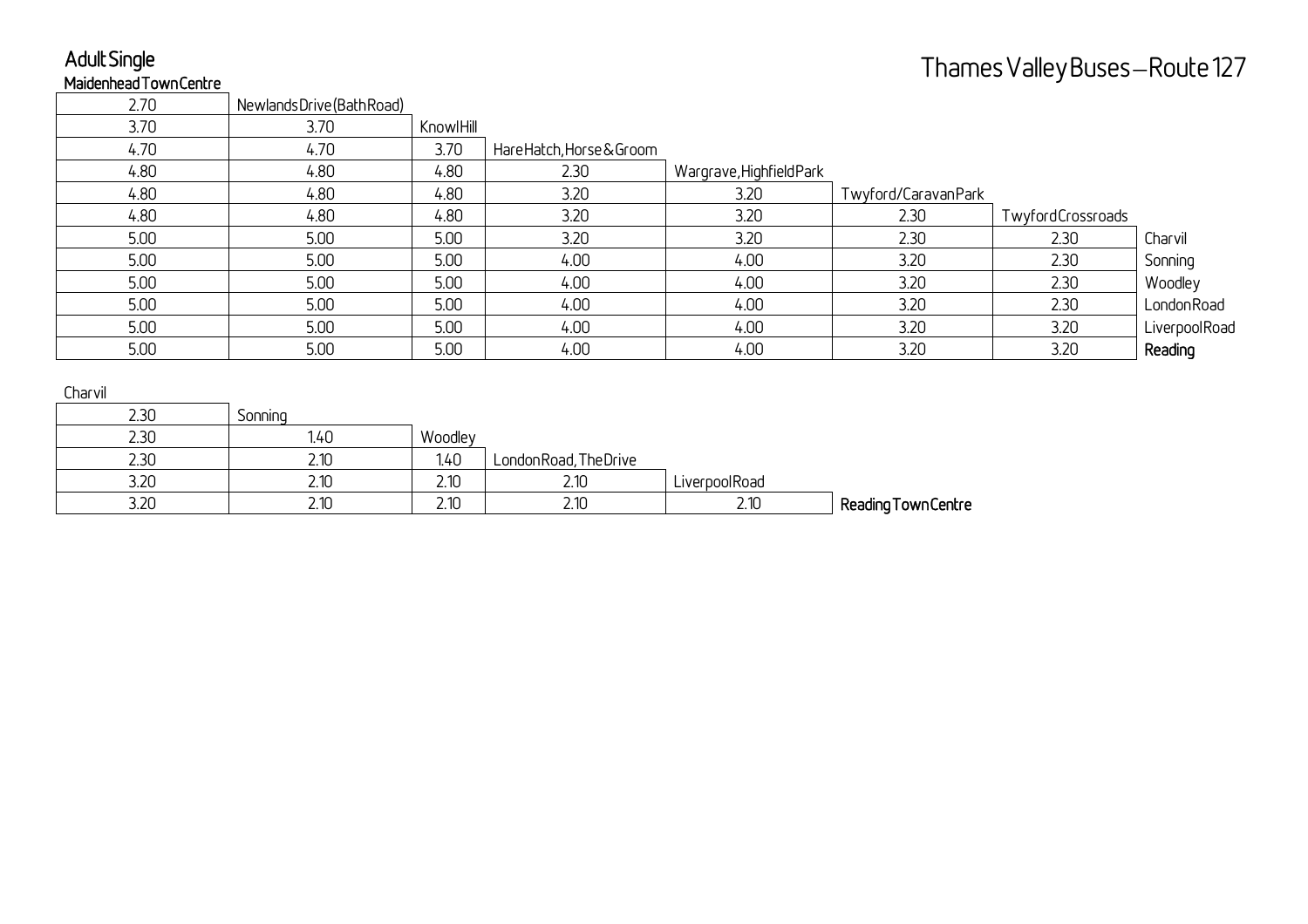# Adult Return

| <b>AUUILRELUI II</b>          |                         |            |                           |                          |                     | Thames Valley Buses—Route 127 |               |
|-------------------------------|-------------------------|------------|---------------------------|--------------------------|---------------------|-------------------------------|---------------|
| <b>Maidenhead Town Centre</b> |                         |            |                           |                          |                     |                               |               |
| 4.10                          | NewlandsDrive(BathRoad) |            |                           |                          |                     |                               |               |
| 4.90                          | 4.90                    | KnowlHill  |                           |                          |                     |                               |               |
| 4.90                          | 4.90                    | 4.90       | Hare Hatch, Horse & Groom |                          |                     |                               |               |
| 6.60                          | 6.60                    | 6.60       | 4.90                      | Wargrave, Highfield Park |                     |                               |               |
| 6.60                          | 6.60                    | 6.60       | 4.90                      | 4.90                     | Twyford/CaravanPark |                               |               |
| 6.60                          | 6.60                    | 6.60       | 4.90                      | 4.90                     | 3.70                | TwyfordCrossroads             |               |
| 6.60                          | 6.60                    | 6.60       | 4.90                      | 4.90                     | 3.70                | 3.70                          | Charvil       |
| 6.60                          | 6.60                    | 6.60       | 5.70                      | 5.70                     | 4.90                | 3.70                          | Sonning       |
| 6.60                          | 6.60                    | 6.60       | 5.70                      | 5.70                     | 4.90                | 3.70                          | Woodley       |
| 6.60                          | 6.60                    | 6.60       | 5.70                      | 5.70                     | 4.90                | 3.70                          | LondonRoad    |
| 6.60                          | 6.60                    | 6.60       | 5.70                      | 5.70                     | 4.90                | 4.90                          | LiverpoolRoad |
| 6.60                          | 6.60                    | 6.60       | 5.70                      | 5.70                     | 4.90                | 4.90                          | Reading       |
| Charvil                       |                         |            |                           |                          |                     |                               |               |
| 3.70                          | Sonning                 |            |                           |                          |                     |                               |               |
| 3.70                          | Day Ticket              | Woodley    |                           |                          |                     |                               |               |
| 3.70                          | Day Ticket              | Day Ticket | London Road, The Drive    |                          |                     |                               |               |
| 4.90                          | Day Ticket              | Day Ticket | Day Ticket                | LiverpoolRoad            |                     |                               |               |
| 4.90                          | Day Ticket              | Day Ticket | Day Ticket                | Day Ticket               | Reading Town Centre |                               |               |

#### Charvil

| 3.70 | Sonning    |            |                        |               |                     |
|------|------------|------------|------------------------|---------------|---------------------|
| 3.70 | Day Ticket | Woodley    |                        |               |                     |
| 3.70 | Day Ticket | Day Ticket | London Road, The Drive |               |                     |
| 4.90 | Day Ticket | Day Ticket | Day Ticket             | LiverpoolRoad |                     |
| 4.90 | Day Ticket | Day Ticket | Day Ticket             | Day Ticket    | Reading Town Centre |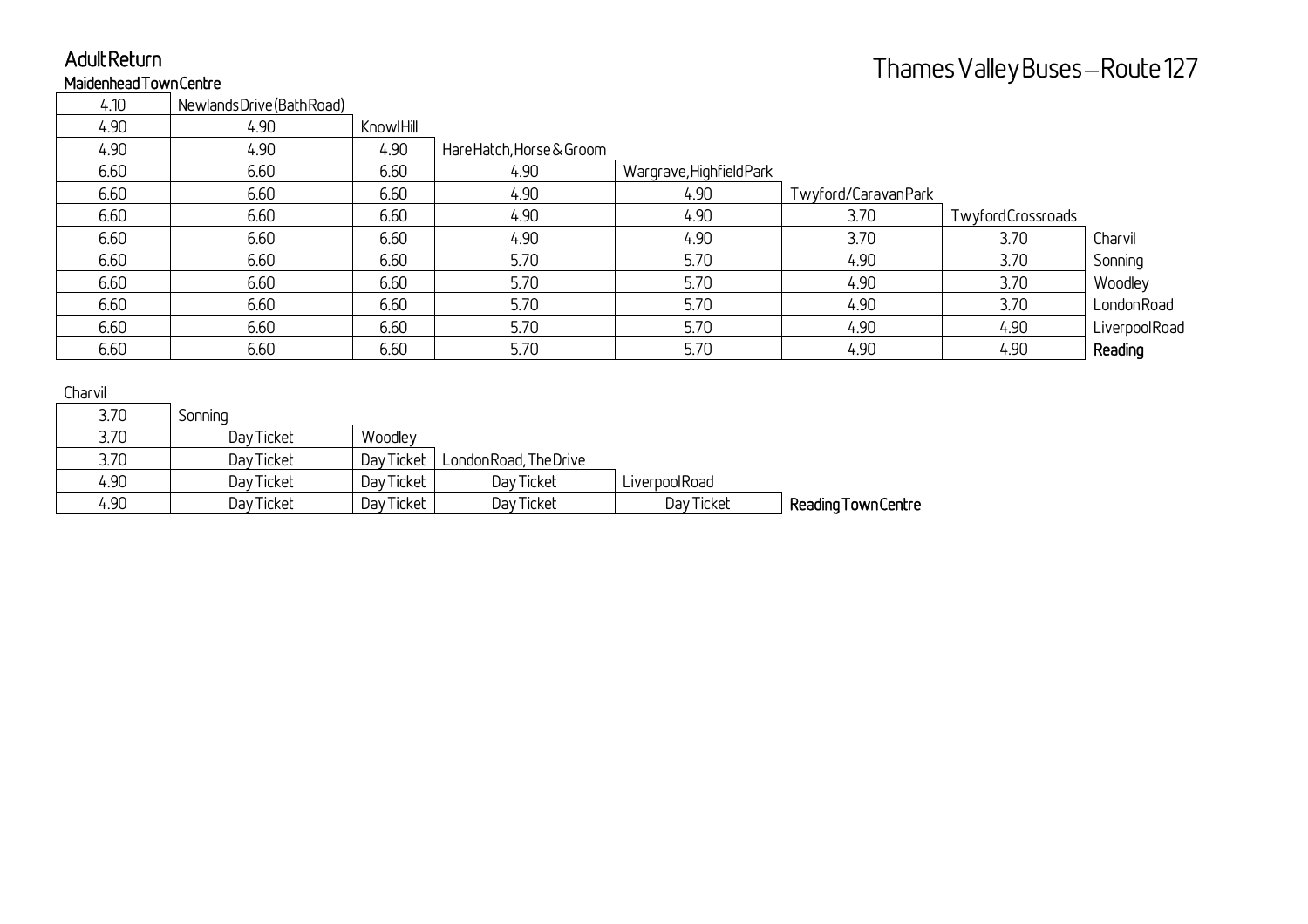### Boost Single Maidenhead Town Centre

| BOOSE SINGLE         |                         |            |                           |                          |                     | Thames Valley Buses—Route 127 |               |
|----------------------|-------------------------|------------|---------------------------|--------------------------|---------------------|-------------------------------|---------------|
| MaidenheadTownCentre |                         |            |                           |                          |                     |                               |               |
| 1.50                 | NewlandsDrive(BathRoad) |            |                           |                          |                     |                               |               |
| 2.30                 | 2.30                    | KnowlHill  |                           |                          |                     |                               |               |
| 2.70                 | 2.70                    | 2.30       | Hare Hatch, Horse & Groom |                          |                     |                               |               |
| 2.70                 | 2.70                    | 2.70       | 1.40                      | Wargrave, Highfield Park |                     |                               |               |
| 2.70                 | 2.70                    | 2.70       | 1.80                      | 1.80                     | Twyford/CaravanPark |                               |               |
| 2.70                 | 2.70                    | 2.70       | 1.80                      | 1.80                     | 1.40                | TwyfordCrossroads             |               |
| 3.00                 | 3.00                    | 3.00       | 1.80                      | 1.80                     | 1.40                | 1.40                          | Charvil       |
| 3.00                 | 3.00                    | 3.00       | 2.30                      | 2.30                     | 1.80                | 140                           | Sonning       |
| 3.00                 | 3.00                    | 3.00       | 2.30                      | 2.30                     | 1.80                | 1.40                          | Woodley       |
| 3.00                 | 3.00                    | 3.00       | 2.30                      | 2.30                     | 1.80                | 1.40                          | LondonRoad    |
| 3.00                 | 3.00 <sub>2</sub>       | 3.00       | 2.30                      | 2.30                     | 1.80                | 1.80                          | LiverpoolRoad |
| 3.00                 | 3.00                    | 3.00       | 2.30                      | 2.30                     | 1.80                | 1.80                          | Reading       |
| Charvil              |                         |            |                           |                          |                     |                               |               |
| 1.40                 | Sonning                 |            |                           |                          |                     |                               |               |
| 1.40                 | Day Ticket              | Woodley    |                           |                          |                     |                               |               |
| 1.40                 | Day Ticket              | Day Ticket | London Road, The Drive    |                          |                     |                               |               |
| 1.80                 | Day Ticket              | Day Ticket | Day Ticket                | LiverpoolRoad            |                     |                               |               |
| 1.80                 | Day Ticket              | Day Ticket | Day Ticket                | Day Ticket               | Reading Town Centre |                               |               |

| ------ |            |            |                        |               |                     |
|--------|------------|------------|------------------------|---------------|---------------------|
| 1.40   | Sonning    |            |                        |               |                     |
| 1.40   | Day Ticket | Woodley    |                        |               |                     |
| 1.40   | Day Ticket | Day Ticket | London Road, The Drive |               |                     |
| 1.80   | Day Ticket | Day Ticket | Day Ticket             | LiverpoolRoad |                     |
| 1.80   | Day Ticket | Day Ticket | Day Ticket             | Day Ticket    | Reading Town Centre |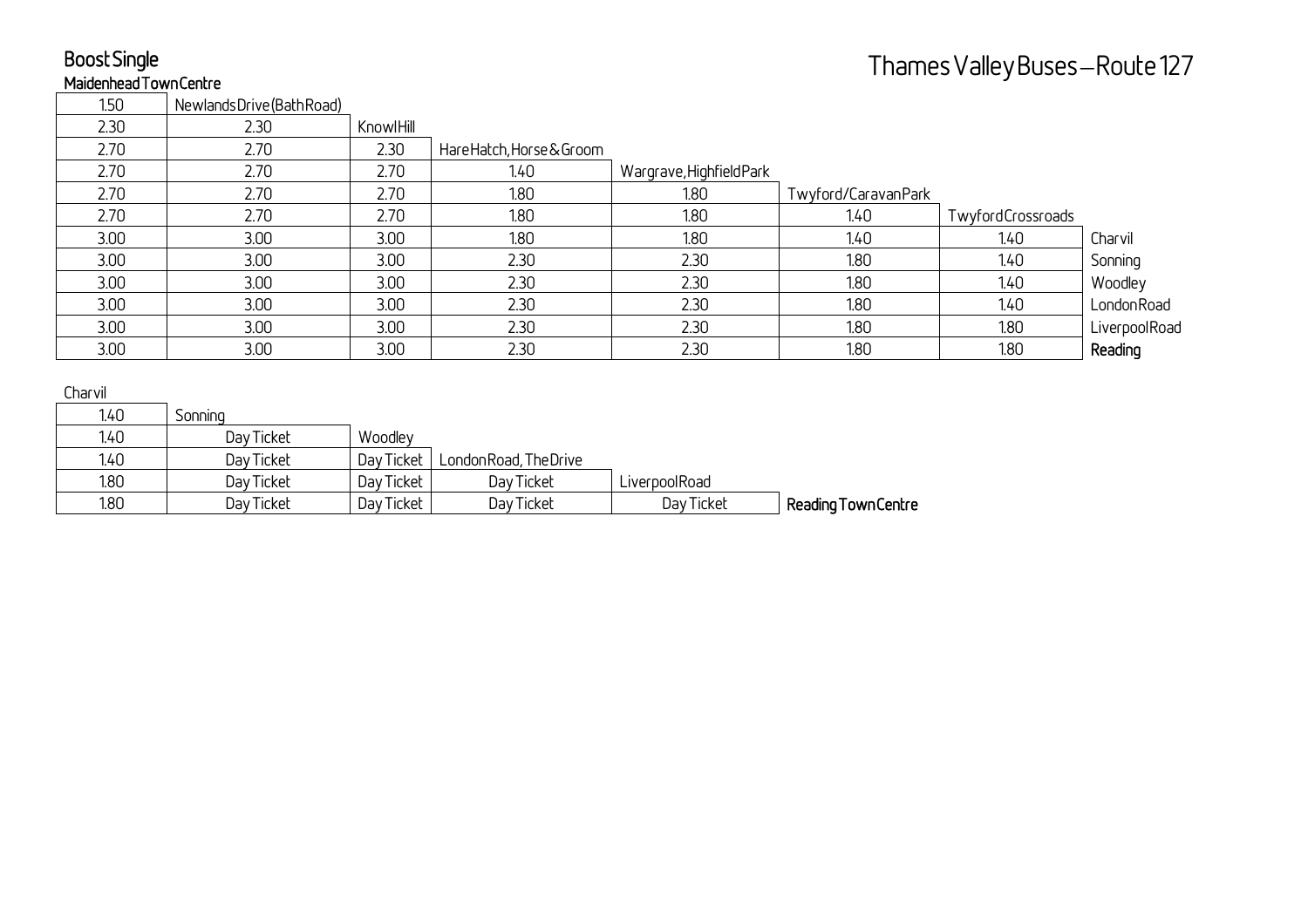# Boost Return

### Maidenhead Town Centre

| Thames Valley Buses—Route 127<br>Maidenhead Town Centre<br>2.60<br>NewlandsDrive(BathRoad) |               |
|--------------------------------------------------------------------------------------------|---------------|
|                                                                                            |               |
|                                                                                            |               |
| 3.10<br>3.10<br>KnowlHill                                                                  |               |
| 3.80<br>3.80<br>3.10<br>Hare Hatch, Horse & Groom                                          |               |
| 3.80<br>3.80<br>3.80<br>2.40<br>Wargrave, Highfield Park                                   |               |
| 3.80<br>3.80<br>3.80<br>3.00 <sub>2</sub><br>3.00 <sub>2</sub><br>Twyford/CaravanPark      |               |
| 3.80<br>3.80<br>3.80<br>3.00 <sub>2</sub><br>3.00<br>2.40<br>TwyfordCrossroads             |               |
| 4.30<br>3.00<br>4.30<br>4.30<br>3.00<br>2.40<br>2.40                                       | Charvil       |
| 4.30<br>3.80<br>3.80<br>4.30<br>4.30<br>3.00<br>2.40                                       | Sonning       |
| 4.30<br>4.30<br>4.30<br>3.80<br>3.80<br>3.00<br>2.40                                       | Woodley       |
| 4.30<br>4.30<br>3.80<br>3.80<br>3.00<br>4.30<br>2.40                                       | LondonRoad    |
| 4.30<br>4.30<br>4.30<br>3.80<br>3.80<br>3.00<br>3.00                                       | LiverpoolRoad |
| 3.80<br>4.30<br>4.30<br>3.80<br>3.00<br>4.30<br>3.00                                       | Reading       |
| Charvil                                                                                    |               |
| 2.40<br>Sonning                                                                            |               |
| 2.40<br>Day Ticket<br>Woodley                                                              |               |
| 2.40<br>Day Ticket<br>Day Ticket<br>London Road, The Drive                                 |               |
| 3.00<br>Day Ticket<br>Day Ticket<br>LiverpoolRoad<br>Day Ticket                            |               |
| 3.00<br>Day Ticket<br>Reading Town Centre<br>Day Ticket<br>Day Ticket<br>Day Ticket        |               |

| ----- |            |            |                        |               |                     |
|-------|------------|------------|------------------------|---------------|---------------------|
| 2.40  | Sonnina    |            |                        |               |                     |
| 2.40  | Day Ticket | Woodley    |                        |               |                     |
| 2.40  | Day Ticket | Day Ticket | London Road, The Drive |               |                     |
| 3.00  | Day Ticket | Day Ticket | Day Ticket             | LiverpoolRoad |                     |
| 3.00  | Day Ticket | Day Ticket | Day Ticket             | Day Ticket    | Reading Town Centre |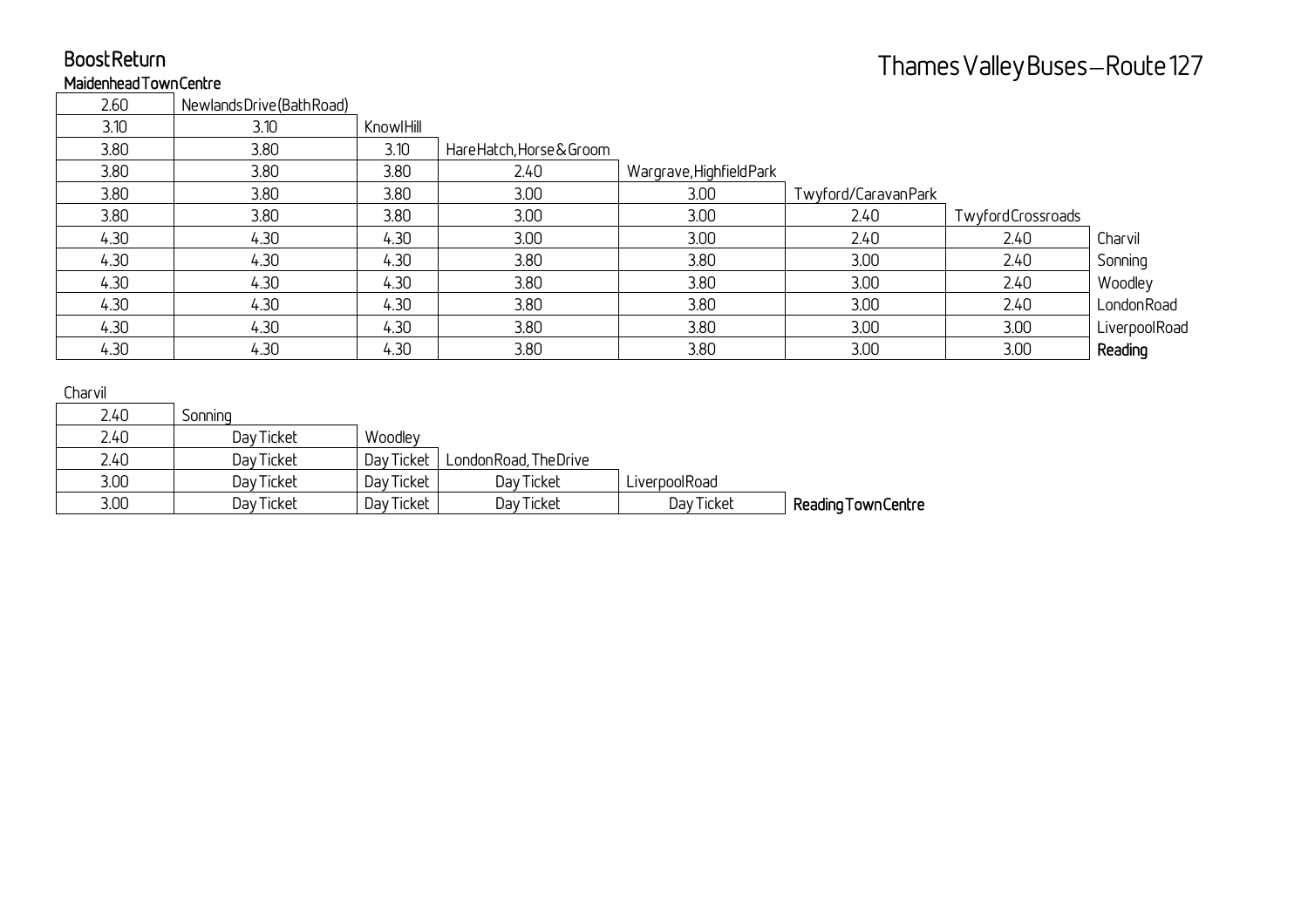### Adult Single Wokingham Broad Street

| AOUIL SINGLE                               |                 |                     |                    |               |             |                   |         |            |            | Thames Valley Buses—Route 128/129 |
|--------------------------------------------|-----------------|---------------------|--------------------|---------------|-------------|-------------------|---------|------------|------------|-----------------------------------|
| <b>WokinghamBroadStreet</b>                |                 |                     |                    |               |             |                   |         |            |            |                                   |
| 2.20                                       | Rifle Volunteer |                     |                    |               |             |                   |         |            |            |                                   |
| 2.60                                       | 2.10            | SadlersLane         |                    |               |             |                   |         |            |            |                                   |
| 3.50                                       | 2.60            | 2.10                | WinnershCrossroads |               |             |                   |         |            |            |                                   |
| 3.50                                       | 3.50            | 2.30                | 2.30               | Hurst Village |             |                   |         |            |            |                                   |
| 4.00                                       | 4.00            | 3.20                | 3.20               | 2.30          | BroadHinton |                   |         |            |            |                                   |
| 4.00                                       | 4.00            | 3.20                | 3.20               | 2.30          | 2.30        | TwyfordCrossroads |         |            |            |                                   |
| 4.00                                       | 4.00            | 3.20                | 3.20               | 3.20          | 2.30        | 2.30              | Charvil |            |            |                                   |
| 5.00                                       | 5.00            | 4.00                | 4.00               | 4.00          | 3.20        | 2.30              | 2.30    | Sonning    |            |                                   |
| 5.00                                       | 5.00            | 4.00                | 4.00               | 4.00          | 3.20        | 2.30              | 2.30    | 1.40       | Woodley    |                                   |
| 5.00                                       | 5.00            | 4.00                | 4.00               | 4.00          | 3.20        | 2.30              | 2.30    | 2.10       | 1.40       | LondonRoad                        |
| 5.00                                       | 5.00            | 4.10                | 4.00               | 4.00          | 3.20        | 3.20              | 3.20    | 2.10       | 2.10       | LiverpoolRoad                     |
| 5.00                                       | 5.00            | 4.10                | 4.00               | 4.00          | 3.20        | 3.20              | 3.20    | 2.10       | 2.10       | Reading                           |
| London Road, The Drive                     |                 |                     |                    |               |             |                   |         |            |            |                                   |
| 2.10                                       | LiverpoolRoad   |                     |                    |               |             |                   |         |            |            |                                   |
| 2.10                                       | 2.10            | Reading Town Centre |                    |               |             |                   |         |            |            |                                   |
| <b>AdultReturn</b><br>WokinghamBroadStreet |                 |                     |                    |               |             |                   |         |            |            |                                   |
| 2.80                                       | Rifle Volunteer |                     |                    |               |             |                   |         |            |            |                                   |
| 4.40                                       | 3.50            | SadlersLane         |                    |               |             |                   |         |            |            |                                   |
| 4.50                                       | 4.40            | 3.50                | WinnershCrossroads |               |             |                   |         |            |            |                                   |
| 4.90                                       | 4.90            | 3.70                | 3.70               | Hurst Village |             |                   |         |            |            |                                   |
| 5.70                                       | 5.70            | 4.90                | 4.90               | 3.70          | BroadHinton |                   |         |            |            |                                   |
| 5.70                                       | 5.70            | 4.90                | 4.90               | 3.70          | 3.70        | TwyfordCrossroads |         |            |            |                                   |
| 5.70                                       | 5.70            | 4.90                | 4.90               | 4.90          | 3.70        | 3.70              | Charvil |            |            |                                   |
| 5.70                                       | 5.70            | 5.70                | 5.70               | 5.70          | 4.90        | 3.70              | 3.70    | Sonning    |            |                                   |
| 5.70                                       | 5.70            | 5.70                | 5.70               | 5.70          | 4.90        | 3.70              | 3.70    | Day Ticket | Woodley    |                                   |
| 5.70                                       | 5.70            | 5.70                | 5.70               | 5.70          | 4.90        | 3.70              | 3.70    | Day Ticket | Day Ticket | LondonRoad                        |
| 5.70                                       | 5.70            | 5.70                | 5.70               | 5.70          | 4.90        | 4.90              | 4.90    | Day Ticket | Day Ticket | LiverpoolRoad                     |
| 5.70                                       | 5.70            | 5.70                | 5.70               | 5.70          | 4.90        | 4.90              | 4.90    | Day Ticket | Day Ticket | Reading                           |
| London Road, The Drive                     |                 |                     |                    |               |             |                   |         |            |            |                                   |
| Day Ticket                                 | LiverpoolRoad   |                     |                    |               |             |                   |         |            |            |                                   |
| Day Ticket                                 | Day Ticket      | Reading Town Centre |                    |               |             |                   |         |            |            |                                   |

| 2 IN | LiverpoolRoad |                     |
|------|---------------|---------------------|
| ≀1Օ  | 2.10          | Reading Town Centre |

# Adult Return

#### Wokingham Broad Street

| 2.80                   | Rifle Volunteer |             |                    |               |             |                   |         |            |            |               |
|------------------------|-----------------|-------------|--------------------|---------------|-------------|-------------------|---------|------------|------------|---------------|
| 4.40                   | 3.50            | SadlersLane |                    |               |             |                   |         |            |            |               |
| 4.50                   | 4.40            | 3.50        | WinnershCrossroads |               |             |                   |         |            |            |               |
| 4.90                   | 4.90            | 3.70        | 3.70               | Hurst Village |             |                   |         |            |            |               |
| 5.70                   | 5.70            | 4.90        | 4.90               | 3.70          | BroadHinton |                   |         |            |            |               |
| 5.70                   | 5.70            | 4.90        | 4.90               | 3.70          | 3.70        | TwyfordCrossroads |         |            |            |               |
| 5.70                   | 5.70            | 4.90        | 4.90               | 4.90          | 3.70        | 3.70              | Charvil |            |            |               |
| 5.70                   | 5.70            | 5.70        | 5.70               | 5.70          | 4.90        | 3.70              | 3.70    | Sonning    |            |               |
| 5.70                   | 5.70            | 5.70        | 5.70               | 5.70          | 4.90        | 3.70              | 3.70    | Day Ticket | Woodley    |               |
| 5.70                   | 5.70            | 5.70        | 5.70               | 5.70          | 4.90        | 3.70              | 3.70    | Day Ticket | Day Ticket | LondonRoad    |
| 5.70                   | 5.70            | 5.70        | 5.70               | 5.70          | 4.90        | 4.90              | 4.90    | Day Ticket | Day Ticket | LiverpoolRoad |
| 5.70                   | 5.70            | 5.70        | 5.70               | 5.70          | 4.90        | 4.90              | 4.90    | Day Ticket | Day Ticket | Reading       |
| London Road, The Drive |                 |             |                    |               |             |                   |         |            |            |               |

| Day Ticket | LiverpoolRoad |                     |
|------------|---------------|---------------------|
| Day Ticket | Day Ticket    | Reading Town Centre |